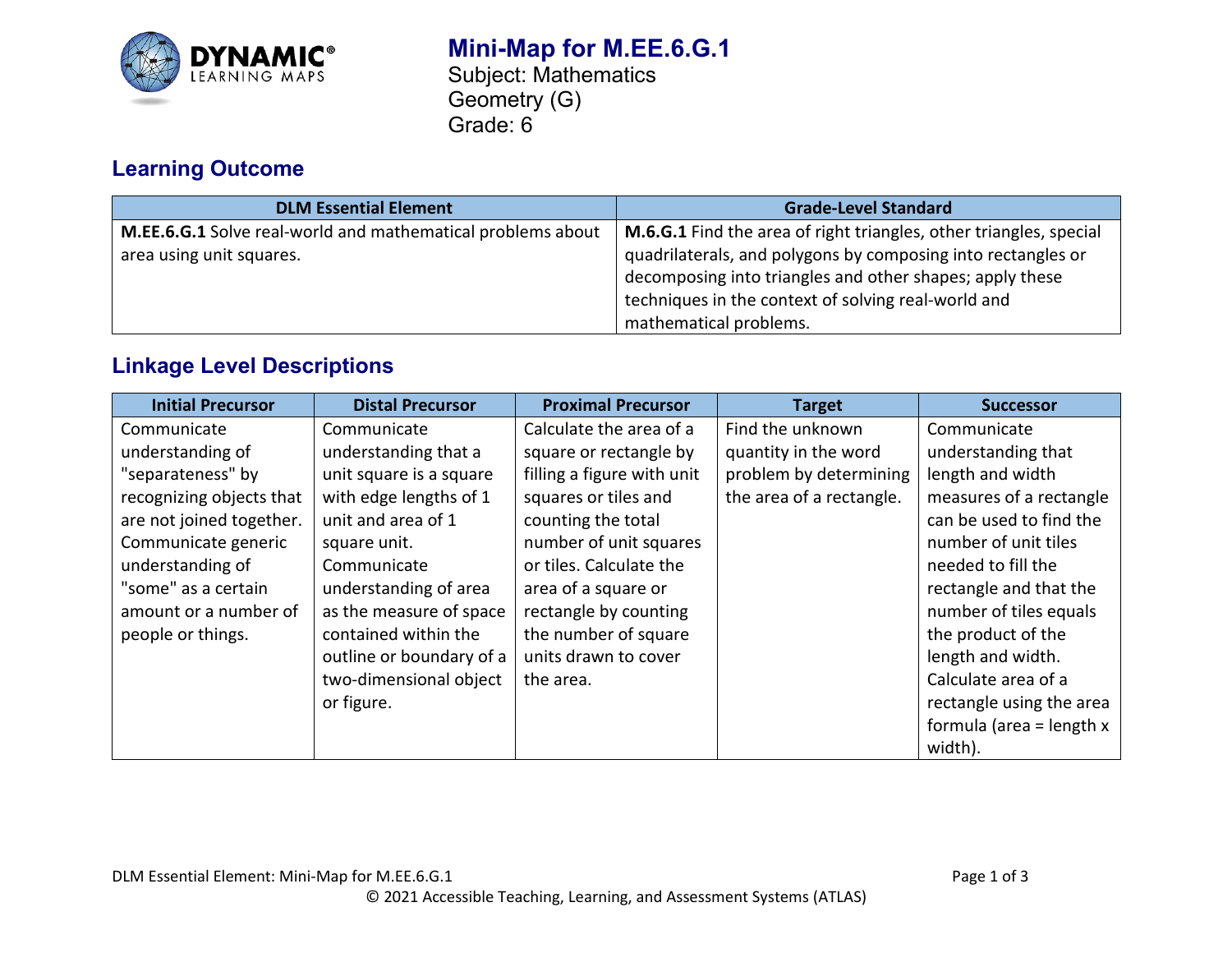## **Initial Precursor and Distal Precursor Linkage Level Relationships to the Target**

In order to solve problems using unit squares, students at this level start with learning to recognize that two or more sets or groups of items exist. Work on this skill using a variety of sets with 1-4 items. Help students recognize when items are grouped together into a set or separated out. The educator presents a set, labels it, and then counts the items (e.g., two balls, 1, 2) and encourages students to use numerals to label and count the separate sets. Begin working on the quantifier "some" as students are developing an understanding of the quantities 1-4, using the students' communication system to demonstrate the use of the word "some".

### *How is the Initial Precursor related to the Target? How is the Distal Precursor related to the Target?*

As students continue to develop their understandings of number and sets, they can also work on covering small rectangles with unit squares and counting each one as it is placed. Core vocabulary can be used to demonstrate the language associated with these concepts (e.g., all, all on, put on, it here, unit squares are to be placed on a rectangle side by side if one is on the diagonal the word turn can be used, finished).

## **Instructional Resources**

See the [Guide to Practice Activities and Released Testlets.](https://dynamiclearningmaps.org/sites/default/files/documents/Manuals_Blueprints/Guide_to_Practice_Activities_and_Released_Testlets.pdf)

**Using Untested (UN) Nodes**

See the document [Using Mini-Maps to Plan Instruction.](https://dynamiclearningmaps.org/sites/default/files/documents/Using_Mini_Maps_to_Plan_Instruction.pdf)